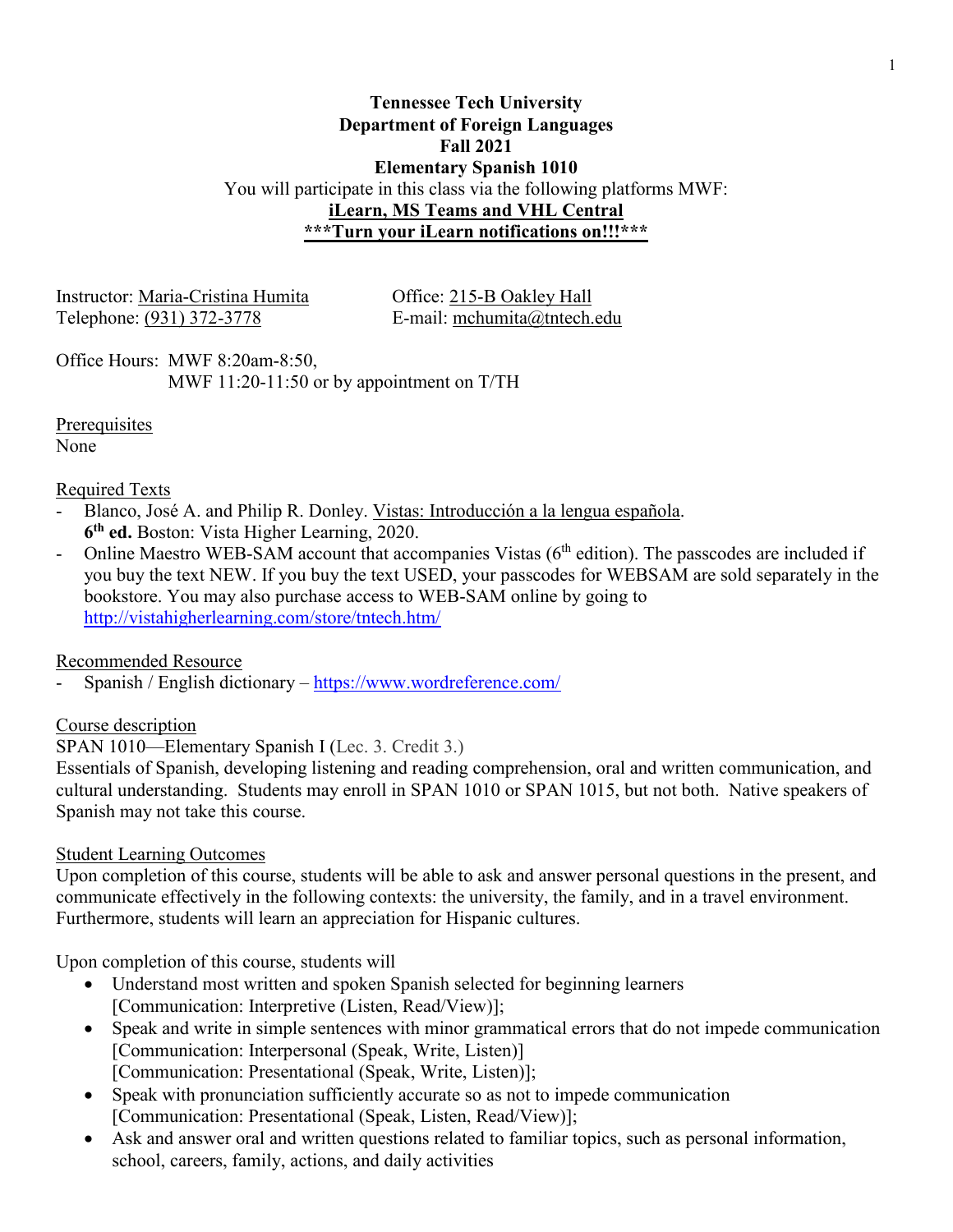[Communication: Interpersonal (Speak, Write, Listen, Read/View)];

- Describe people, places, and things in the present [Communication: Presentational (Speak, Write, Listen, Read/View)];
- Converse on an elementary level, observing basic courtesy requirements and social demands of the culture
	- [Communication: Interpersonal (Speak, Listen, Read/View)]
- Understand the diverse culture of the Spanish-speaking world and describe some of its basic geographical facts [Cultures (Relating Cultural Products to Perspectives)].

### Methodology

The course is taught using the communicative approach. This means that we USE the Spanish studied by the students at home in meaningful, real-life contexts. A variety of teaching techniques and formats are employed to optimize the students' use of Spanish in class, such as TPR (Total Physical Response), group work (involving conversations, role playing, and grammar and vocabulary exercises), audio and visual exercises, brief grammar reviews, cultural explanations, and assigned work from the online Website.

This is a Spanish language course. The professor and the students will speak only Spanish in class.

Computer Access: Students are required to have high-speed Internet access. You will participate in this class via the following platforms MWF: **iLearn, MS Teams and VHL Central.** We will be using MS Teams. Access link and code will be posted on iLearn.

### Topics

A detailed listing of vocabulary and grammar topics can be found in the Schedule of Assignments at the end of this syllabus.

### **Assessment: Direct Measures Grade Composition and Grading Scale**

Your grade is based on the assignments below. You should save all returned graded assignments until you receive your final grade for the class.

## **Extra credit will not be offered. Grades will NOT be curved** *(ex: 89.9 is a B).*

## Evaluation

The following grade criteria will be used to determine the final grades for this course: A: 90-100 B: 80-89 C: 70-79 D: 60-69 F: 59 and below

## GRADING BREAKDOWN: The course grade will be determined as follows:

- $\geq$  (2) Exams = 30%
- $\triangleright$  WEB-SAM online activities = 20%
- $\triangleright$  Miscellaneous (mini orals, quizzes, ilearn assignments, ilearn quizzes) = 20%
- $\geq$  (2) Compositions = 5%
- $\triangleright$  Oral Interview =10 %
- $\triangleright$  Final exam = 15%

#### Exams

Each 55-minute exam will cover all assigned material and will be given as indicated in the course calendar. Will be assigned on iLearn please have your notifications on.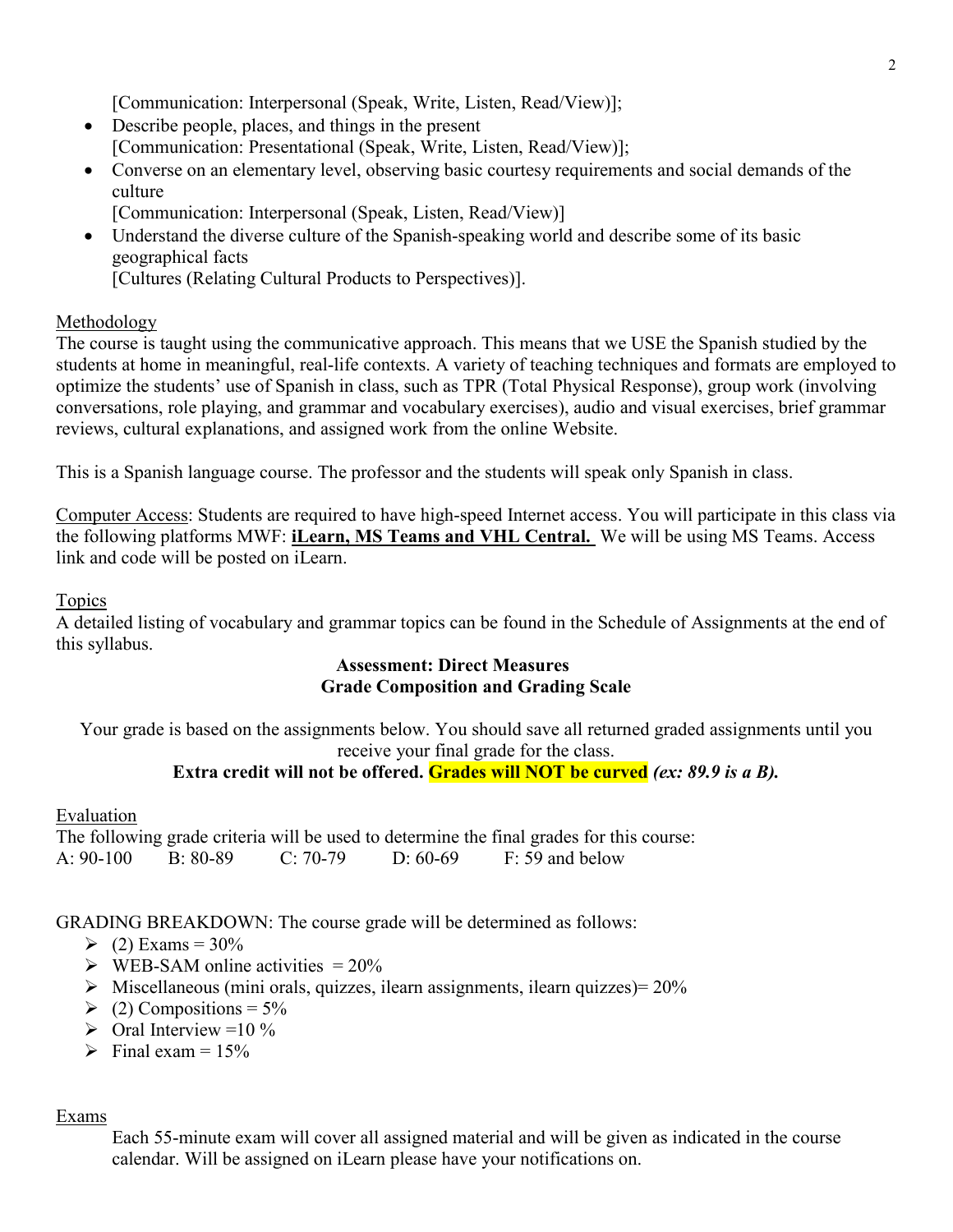Class Participation : Students must and will be held responsible for preparing for class DAILY. You are expected to come to Online meetings on Microsoft Teams prepared and ready to participate actively in class. You should realize that the class experience cannot be "made up" or re-created outside of class. Therefore, each time you are absent, you will lose all class participation points for that day. Exceptions to this policy will be considered on a case-by-case basis.

Oral Interview. You will have one formal oral interview, which will take place during the last third of the semester. This is an Online meeting on Microsoft Teams recorded interview. Your instructor will provide you with a sign-up sheet as the time approaches. Details about this oral exam and a grading rubric showing exactly how students are evaluated is available under "resources" on iLearn.

WEB-SAM online activities / Other homework -Your instructor will assign homework almost daily from the online WEB-SAM system. It is essential that students review, correct, and understand their mistakes; this process is an essential one when learning any subject. Students must complete the exercises in a timely manner, according to the attached class calendar. Homework on VHL Central is due on MWF at 11:59p.m.

The Lab Manual section of WEB-SAM is crucial because it offers the students listening and speaking exercises outside of the classroom. Students must complete the exercises in a timely manner, according to the attached class calendar.

Pop quizzes- Will be given at the instructor's discretion and calculated into the miscellaneous section of the grades.

Compositions -Each composition—there are two (2) during the semester. Will be assigned on iLearn please have your notifications on.

Final exam-The final exam will cover all the grammar covered this semester and will focus on the last chapters' vocabulary and topics.

## University Plagiarism Policy

**"Plagiarism.** When you use (for example, quote or even summarize or paraphrase) someone else's media, words, data, ideas, or other works, you must cite your source. You should be especially careful to avoid plagiarizing Internet sources (for example, e-mail, chat rooms, Web sites, or discussion groups). It does not matter whether you borrow material from print sources, from the Internet, from on-line data bases, or from interviews. Failure to cite your source is plagiarism. Students who plagiarize may receive an "F" or a "0" for the assignment, or an "F" for the course" (*TTU Student Handbook*)

#### Course Requirements

A serious commitment to the study of Spanish is expected from each student. Students must promptly complete assignments **BEFORE** class. Punctuality and speaking Spanish in class are expected and required.

Please note that the classes are conducted almost entirely in Spanish.

#### Student Conduct

The Department of Foreign Languages aims to provide an optimum learning environment in its classes. Students must also be responsible to meet this end. Therefore, we require that:

1. All cellular phones be turned off during class,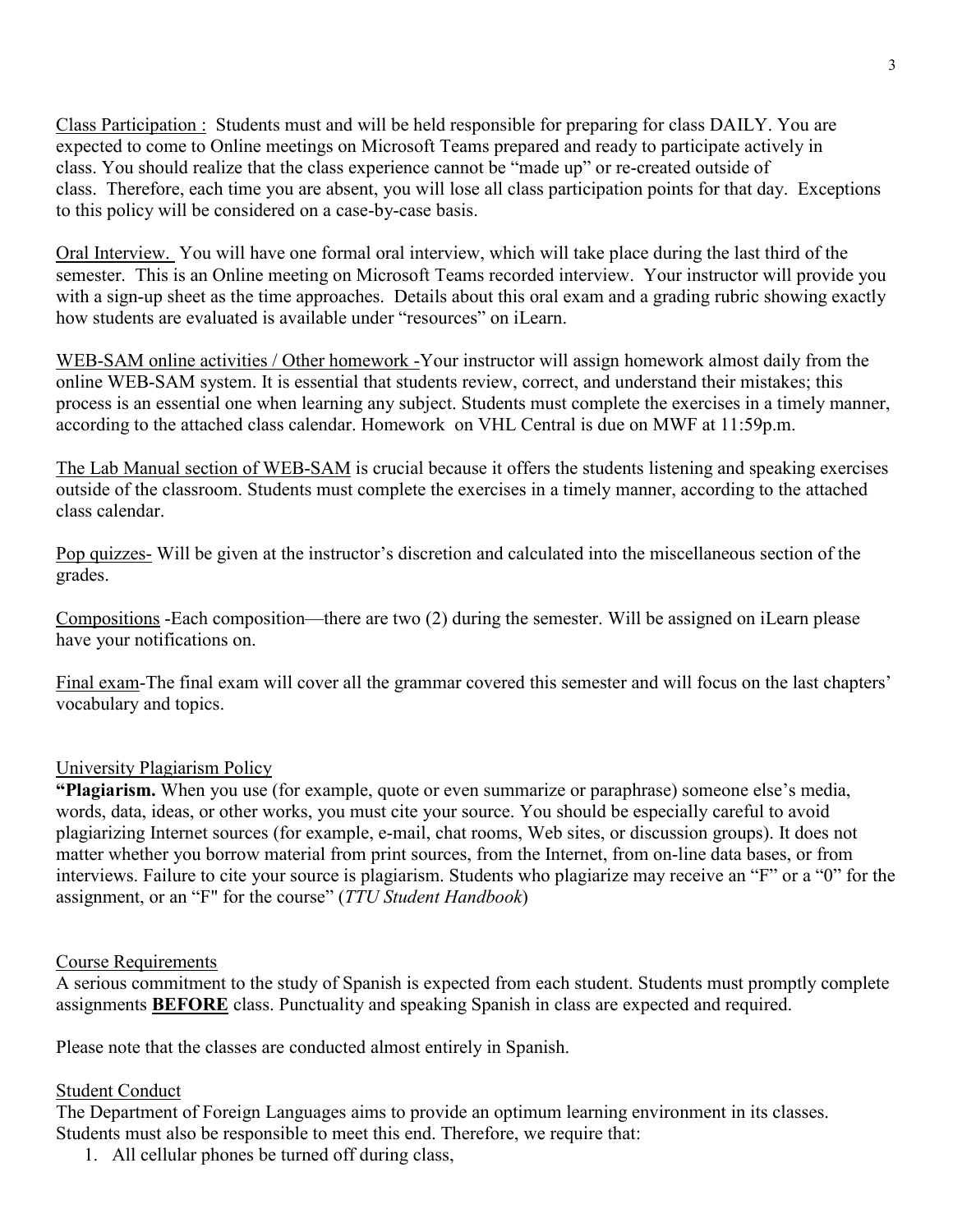- 2. Students be respectful of the professor and their fellow students,
- 3. And, finally, students must arrive on time and leave at the end of the class.

Any deviations from these minimum expectations will result in the lowering of your class participation grade, and, if irresponsible behavior should continue, your final grade may be affected.

#### Make-up Exam Policy

The professor will NOT create any exams for those students who missed an exam, whether the reason is excused or unexcused. For those students who have an excusable absence for the date of the missed exam, their final exam grade will replace their missed exam grade.

#### Disability Accommodation

"Students with a disability requiring accommodations should contact the Office of Disability Services (ODS). An Academic Adjustment form should be completed as soon as possible, preferably by the end of the first week of the course. The ODS is located in the Roaden University Center, Room 112; phone 372-6119." SPAN 1010 – *Vistas* (Sixth Edition)

#### COVID-19 University Protocols

- 1. Each student must take personal responsibility for knowing and following the university's COVID-19 protocols. Students are expected to follow all COVID-19 directives published by Tennessee Tech on its official COVID-19 webpage: [www.tntech.edu/covid19.](http://www.tntech.edu/covid19)
- 2. As conditions related to the pandemic change, the university's COVID-19 protocols are also likely to change. Students are expected to monitor the university's official COVID-19 webpage to stay up to date on all university COVID-19 protocols.
- 3. If the university's COVID-19 protocols include the wearing of face coverings inside campus facilities, then face coverings must be worn covering the mouth and nose. Protocols will apply to all vaccinated and unvaccinated individuals.
- 4. Students who refuse to comply with university protocols will be reported to the Tennessee Tech Dean of Students.
- 5. Students should direct all requests for excused class absences related to COVID-19 to Tennessee Tech's Health Services by following the student link at the following

website: [www.tntech.edu/covid19/report.php](http://www.tntech.edu/covid19/report.php). The Office of Student Affairs will provide notifications to faculty members of student absences and the expected length of the absence.

- 6. Students can get a COVID-19 vaccine on campus at Tech Health Services. Call ahead to schedule at (931) 372-3320. COVID-19 vaccines are given free of charge daily, as well as testing.
- 7. Per CDC guidelines, you are considered fully vaccinated:
	- · 2 weeks after your second dose in a 2-dose series, such as the Pfizer or Moderna vaccines, OR
	- · 2 weeks after a single-dose vaccine, such as Johnson & Johnson's Janssen vaccine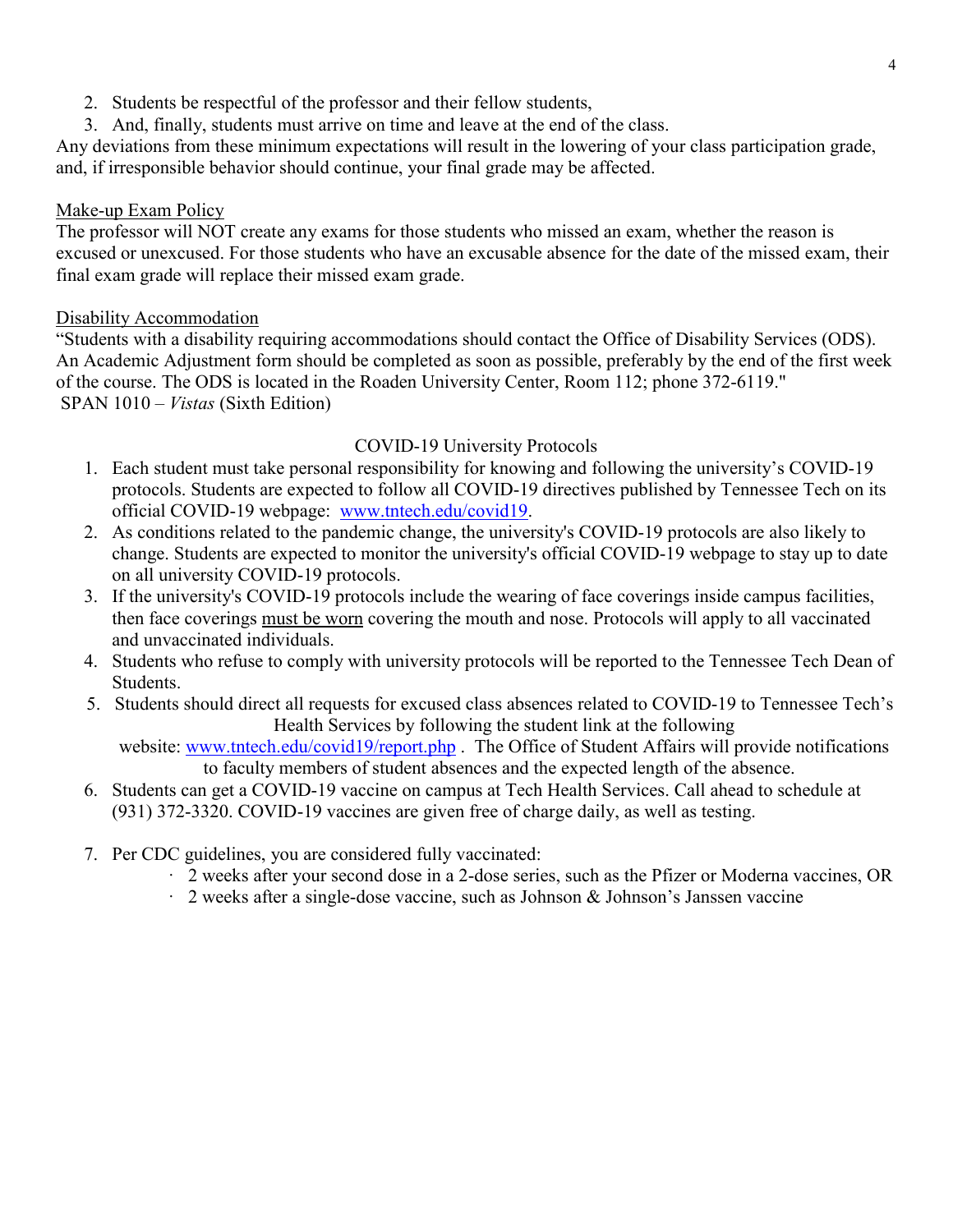## **TENTATIVE SCHEDULE OF ASSIGNMENTS (MWF):**

The instructor has the right to make any necessary changes in this schedule to accommodate the material to the progress of the class.

\*\*\*Please note that all of the homework (*tarea*) is found on **WEB-SAM** (online at [http://vistas.vhlcentral.com\)](http://vistas.vhlcentral.com/) and is due *ON* the day marked in the calendar. You must do **all exercises** in each section. Complete the Workbook topic and scroll down and complete the Lab Manual topic.

#### **Agosto**

| Viernes, el 20                    | Introducciones                                                                                                                                                           |
|-----------------------------------|--------------------------------------------------------------------------------------------------------------------------------------------------------------------------|
| Lunes, el 23                      | Lección 1: Hola, ¿qué tal? $(2-3)$                                                                                                                                       |
| Miércoles, el 25                  | Lección 1: Hola, ¿qué tal? (2-3), Spanish alphabet $(9)$ ,<br>Nouns and articles (12-14)<br>Tarea: Contextos, Nouns and articles, Pronunciación: The Spanish<br>alphabet |
| Viernes, el 27                    | Lección 1: Nouns and articles (12-14), Numbers: 0-30 (16),<br>Hay (16)<br>Tarea: Nouns and articles, Numbers 0-30                                                        |
| Lunes, el 30<br><b>Septiembre</b> | Lección 1: Subject pronouns (19), Present tense of Ser (20-21)<br>Tarea: Present tense of Ser                                                                            |
| Miércoles, el 1                   | Lección 1: Telling time (24-25),<br>Tarea: Telling time                                                                                                                  |
| Viernes, el 3                     | Lección 1: Lectura (30-31), Los Estados Unidos (36-37),<br>Fotonovela: Bienvenida, Marissa (6-7)                                                                         |
| Lunes, el 6                       | No hay clase                                                                                                                                                             |
| Miércoles, el 8                   | Recapitulación (28-29), Repaso                                                                                                                                           |
| Viernes, el 10                    | Lección 2: En la universidad (40-41), Los días de semana (42),<br>Pronunciación: Spanish vowels (47)<br>Tarea: Contextos, Pronunciación: Spanish vowels                  |
| Lunes, el 13                      | Lección 2: Present tense of –ar verbs (50-52), Gustar (52)<br>Tarea: Present tense of –ar verbs                                                                          |
| Miércoles, el 15                  | Lección 2: Forming questions in Spanish (55-56)<br>Tarea: Forming questions in Spanish                                                                                   |
| Viernes, el 17                    | Lección 2: Present tense of <i>Estar</i> (59-60), Words of location (60)<br>Tarea: Present tense of estar                                                                |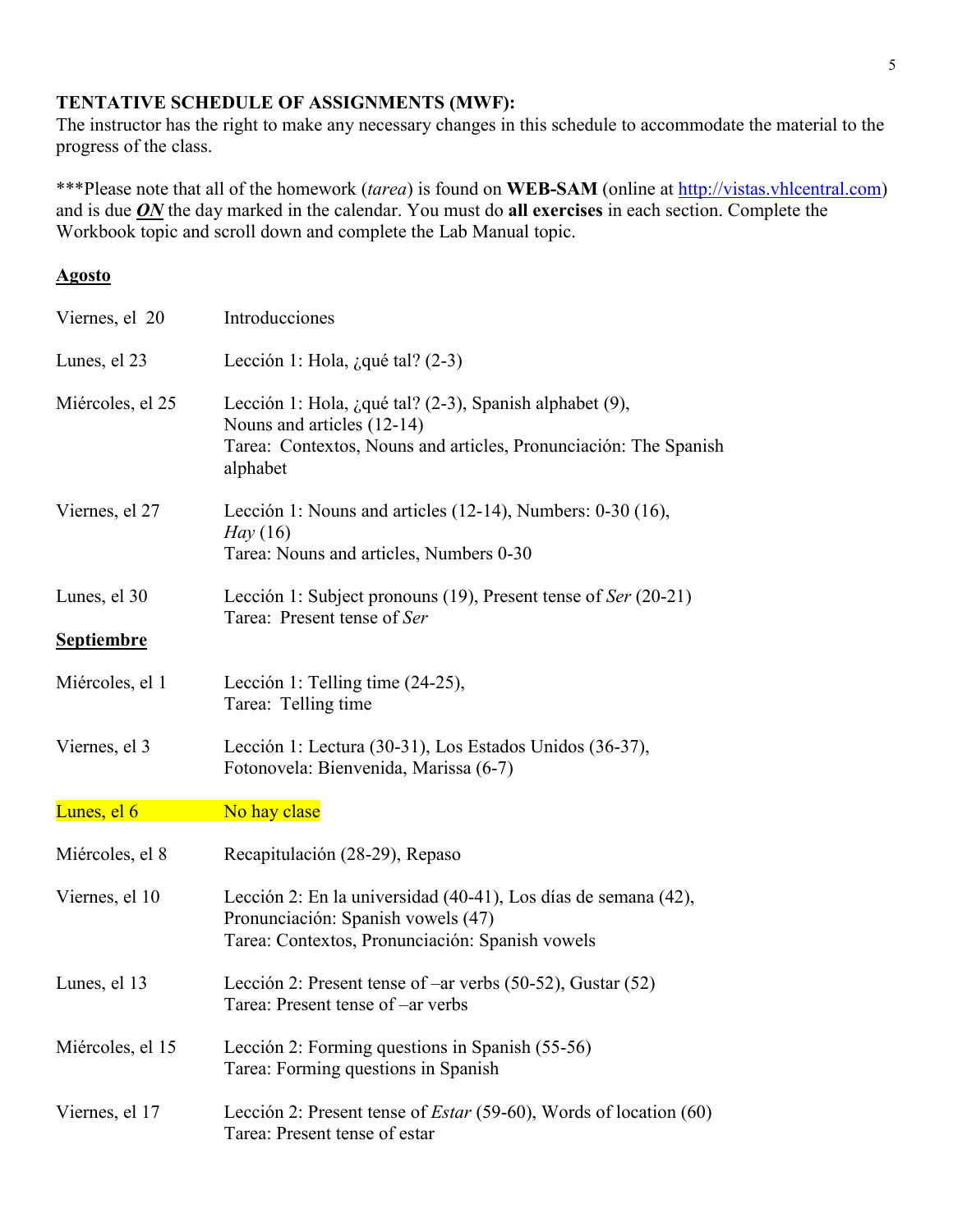| Lunes, el 20     | Lección 2: Numbers: 31 and higher (63-64),<br>Fotonovela: ¿Qué estudias? (44-45), España (74-75)<br>Tarea: Numbers: 31 and higher                                                         |
|------------------|-------------------------------------------------------------------------------------------------------------------------------------------------------------------------------------------|
| Miércoles, el 22 | Lección 2: Recapitulación (66-67), Repaso                                                                                                                                                 |
| Viernes, el 24   | <b>Examen ch. 1-2</b>                                                                                                                                                                     |
| Lunes, el 27     | Lección 3: La familia (78-79), Pronunciación: Dipthongs and Linking (85)<br>Tarea: Contextos, Pronunciación: Dipthongs and Linking                                                        |
| Miércoles, el 29 | Lección 3: Descriptive adjectives (88-90)<br>Tarea: Descriptive adjectives                                                                                                                |
| <b>Octubre</b>   |                                                                                                                                                                                           |
| Viernes, el 1    | Lección 3: Possessive adjectives (93)<br>Tarea: Possessive adjectives                                                                                                                     |
| Lunes, el 4      | Lección 3: Present tense of $-$ er and $-$ ir verbs (96-97)<br>Tarea: Present tense of -er and -ir verbs                                                                                  |
| Miércoles, el 6  | Lección 3: Present tense of <i>Tener</i> and <i>Venir</i> (100-01), Expressions<br>with <i>Tener</i> $(101)$<br>Tarea: Present tense of Tener and Venir,                                  |
| Viernes, el 8    | Lección 3: Fotonovela: Un domingo en familia (82-83), Lectura (106-07),<br>Ecuador (112-113)                                                                                              |
| Lunes, el 11     | No hay clase                                                                                                                                                                              |
| Miércoles, el 13 | Lección 3: Recapitulación (104-105), Repaso Composición 1 due on iLearn                                                                                                                   |
| Viernes, el 15   | Lección 4: Los pasatiempos (116-18), Pronunciación: Word stress<br>and accent marks (123)<br>Tarea: Contextos, Pronunciación: Word stress and accent marks                                |
| Lunes, el 18     | Lección 4: Present tense of <i>ir</i> $(126)$<br>Tarea: Present tense of ir                                                                                                               |
| Miércoles, el 20 | Lección 4: Stem-changing verbs: $e \rightarrow ie$ , $o \rightarrow ue$ (129-30)<br>Tarea: Stem-changing verbs: $e \rightarrow ie$ , $o \rightarrow ue$                                   |
| Viernes, el 22   | Lección 4: Stem-changing verbs: $e\rightarrow i(133)$                                                                                                                                     |
| Lunes, el 25     | Tarea: Stem-changing verbs: $e\rightarrow i$<br>Lección 4: Verbs with irregular yo forms (136-37),<br>The verbs <i>ver</i> and <i>oir</i> $(137)$<br>Tarea: Verbs with irregular yo forms |
| Miércoles, el 27 | Lección 4: México (148-49),                                                                                                                                                               |